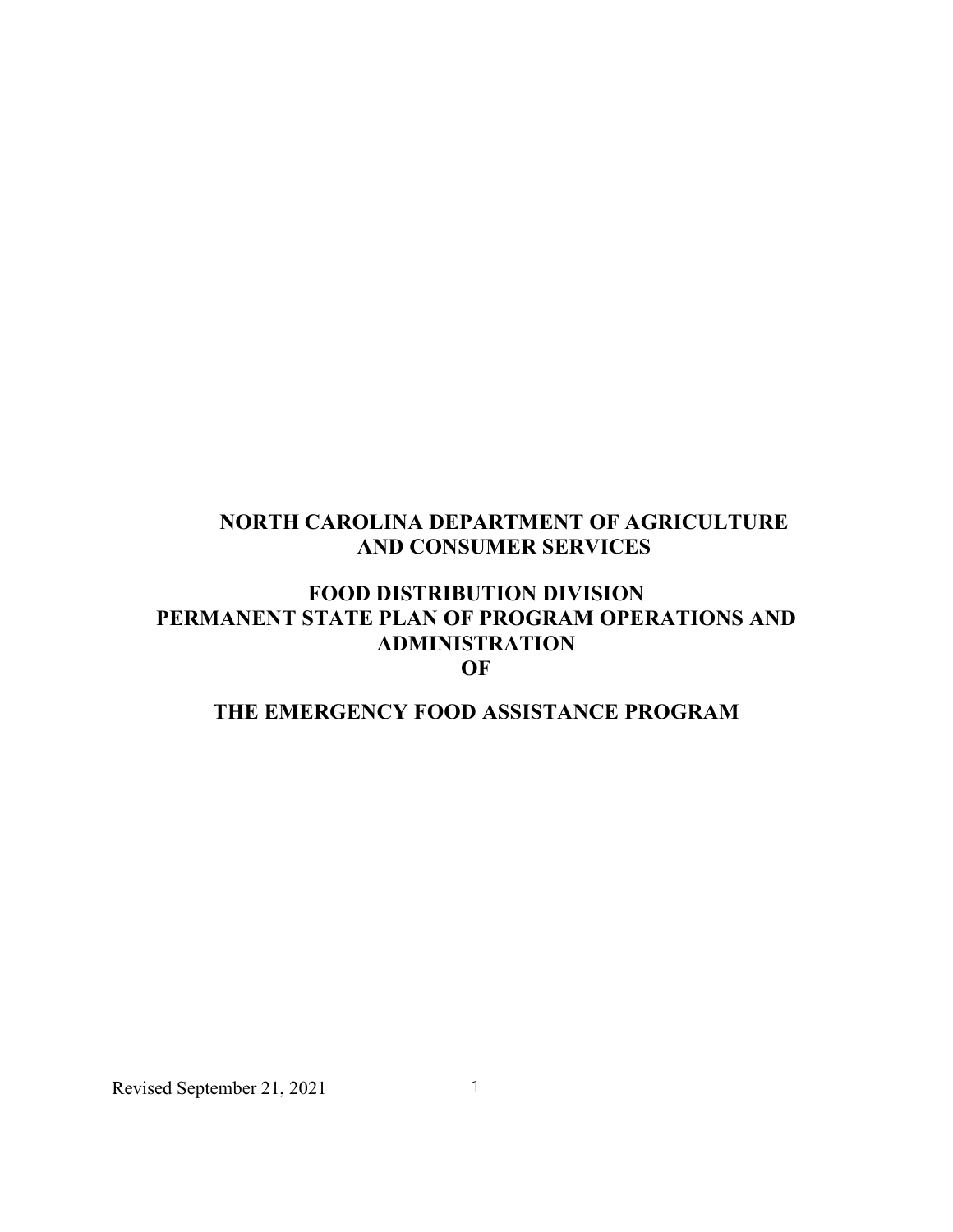## NORTH CAROLINA DEPARTMENT OF AGRICULTURE & CONSUMER SERVICES

#### FOOD DISTRIBUTION DIVISION

# Permanent State Plan of Program Operations and Administration of The Emergency Food Assistance Program

The Food Distribution Division, as administering agency for The Emergency Food Assistance Program, will implement the procedures herein described*.*

This document represents our plan for the administration of The Emergency Food Assistance Program (TEFAP) in North Carolina. Under State law, and by agreement with the United States Department of Agriculture (USDA), the North Carolina Department of Agriculture & Consumer Services (NCDA&CS) is the distributing agency in North Carolina for USDA Donated Foods.

The State Plans provides:

#### **I. State Agency Identification**

 North Carolina Department of Agriculture & Consumer Services - Food Distribution Division (NCDA&CS-FDD)

| Mailing address: | Box 659<br>Butner, NC 27509-0659                                |
|------------------|-----------------------------------------------------------------|
| Location:        | 1015 Food Distribution Drive<br>Creedmoor, North Carolina 27522 |
| Telephone:       | $(919)$ 964-6110                                                |

Fax Number: (919) 575-4143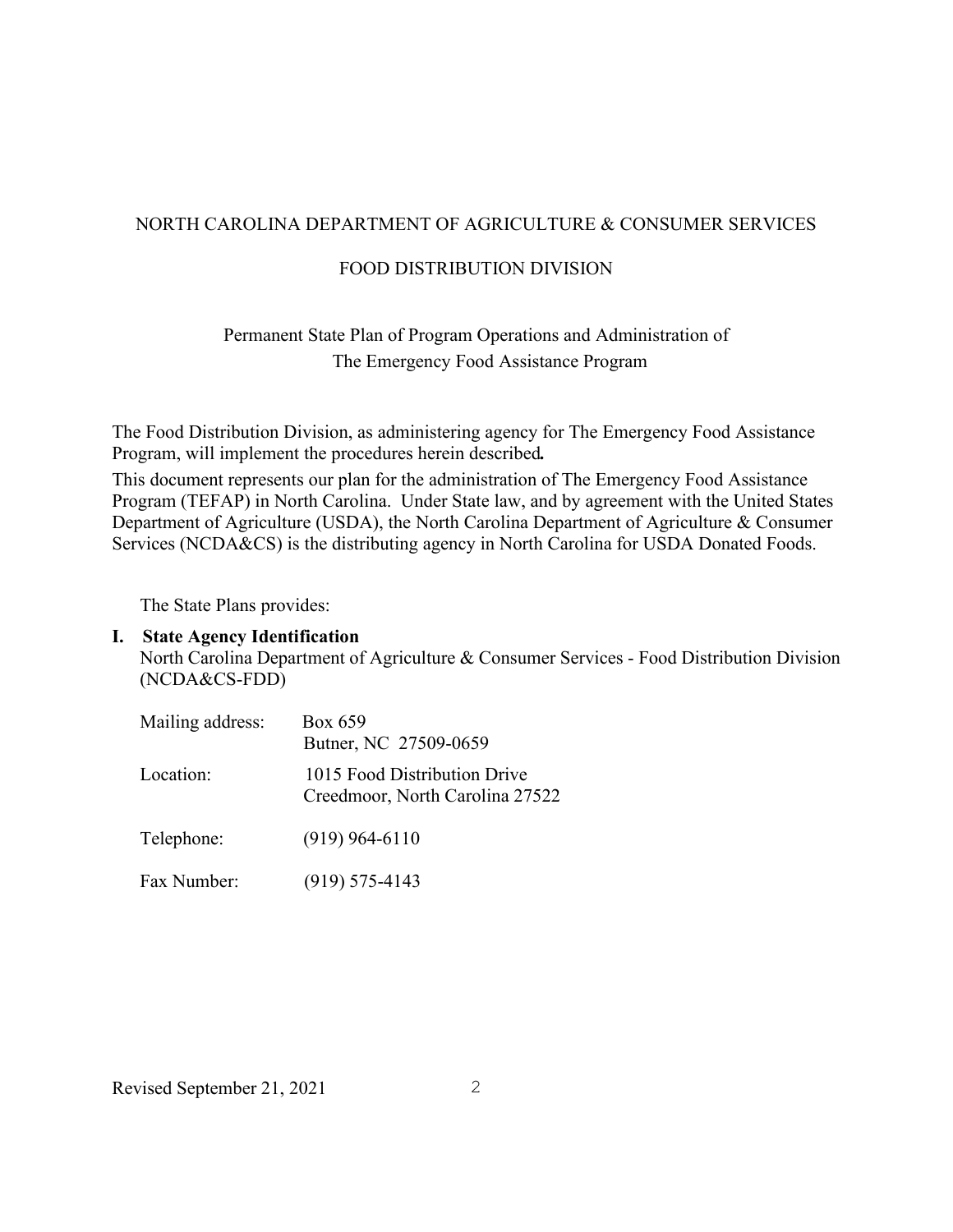Commodities allocated to RAs for household distribution are based on the counties number of participants with NC Food and Nutrition Services/Supplemental Nutrition Assistance Program (SNAP).

 Currently all counties in North Carolina receive TEFAP. The Food Distribution Division recognizes one lead agency per county to receive USDA commodities for household distribution. If the lead TEFAP agency in a county decides to relinquish the program, NCDA&CS will consider a recommendation from the local county government or county Department of Social Services if another eligible agency in the county wishes to assume the distribution of TEFAP. NCDA&CS will make the decision if the local county agency will assume the TEFAP distribution or will notify the Second Harvest Food Bank in the area to assume the distribution of TEFAP in the county.

The State and RA's will distribute TEFAP commodities in accordance with the priority system established based on the requirements outlined in 7CFR 251.4. Priority will be to distribute to EFO's (food banks, food pantries, soup kitchens and other feeding sites). Once all EFO needs are met, remaining commodities may be distributed to second priority level eligible recipient agencies which serve needy people, but do not relieve situations of emergency and distress.

## **II. Eligibility Criteria**

The State eligibility criteria for the receipt of USDA foods by household are as follows:

- A. Proof of Eligibility for participation in Supplemental Nutrition Assistance Program (SNAP); or
- B. Completion of a Signed, Self-Declaration Income State (Application) Requires the total amount of household income to be below 200% of the current income poverty guidelines, according to the income eligibility scale provided annually by the North Carolina Department of Health and Human Services.
- C. Recipient must be a resident of the county where they are requesting commodities. The State eligibility criteria, as described above, will be specified in the program agreement between The Emergency Feeding Organization (EFO) and the State Agency.

### **III. Household Distributions and Distribution Rates**

The State recommended distribution rate will be established by NCDA&CS The State recommended distribution rate for distributing USDA foods to households is 1 for families of 1-3 persons and 2 for families of 4+. The rates will remain effective from July 1, 2000, or until revised as described in this section.

In addition, households will be permitted to refuse any part of an allotment that they do not intend to use.

### **IV. TEFAP Distribution System - Soup Kitchen**

Soup kitchens receiving donated commodities serve predominantly needy persons. These agencies must be non-profit and apply for and be approved for their 501-C tax exempt letter.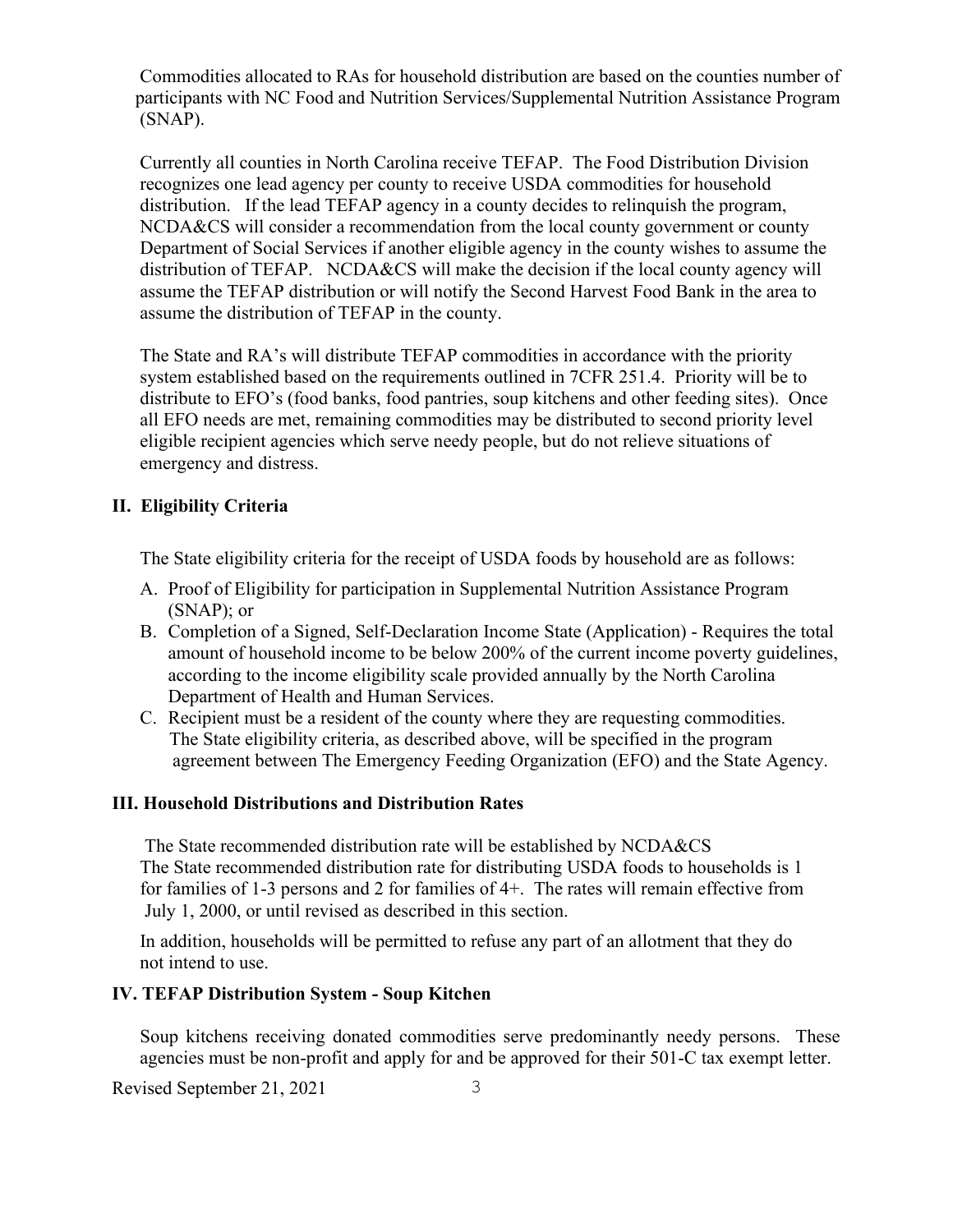The Food Distribution Division allocates commodities to soup kitchens based on the agency's quarterly request.

The State does not operate food pantries.

## **V. TEFAP Allocation System**

EFO's who distribute to households are allocated commodities quarterly. These allocations are based on the counties number of persons who participate in the Supplemental Nutrition Assistance Program (SNAP) formerly known as food stamps. The participation for each county is updated annually by the NC Food and Nutrition Services.

EFO's do receive reimbursement as indicated in VII.

Soup kitchens submit a request quarterly for the commodities they can use. They may request what amount they can use for the quarter without waste, they do not receive reimbursement.

### **VI. Monitoring System**

The State's program monitoring system is as follows:

A. Staffing

Three Field Representatives will conduct the on-site reviews and provide technical assistance. The State office will be responsible for staff coordination and correspondence with EFO's, as well as reviewer training.

B. Emergency Feeding Organization Reviews

 EFO's with a signed contract with NCDA&CS will be reviewed annually. Each EFO will receive an administrative review one year and a site  $\&$  civil rights review the following year. The EFO's receive a review not less than once every year.

EFO administrative reviews will include coverage of:

- 1. A minimum of 100% of the current applications or other household eligibility documentation on file.
- 2. A sample of food orders to ascertain procedures for same.
- 3. Food receipt, storage, and transportation practices, including records of same.
- 4. Reporting of food losses.
- 5. Procedures used for approving new sites.
- 6. A detailed review and verification/quarterly of the most recent monthly report to the State Agency, including back-up documentation of: the number of households served, reporting and record keeping, civil rights, program costs, and inventory data, including the quantity of food distributed to households. Should this test reveal problems, additional reports and records will be reviewed.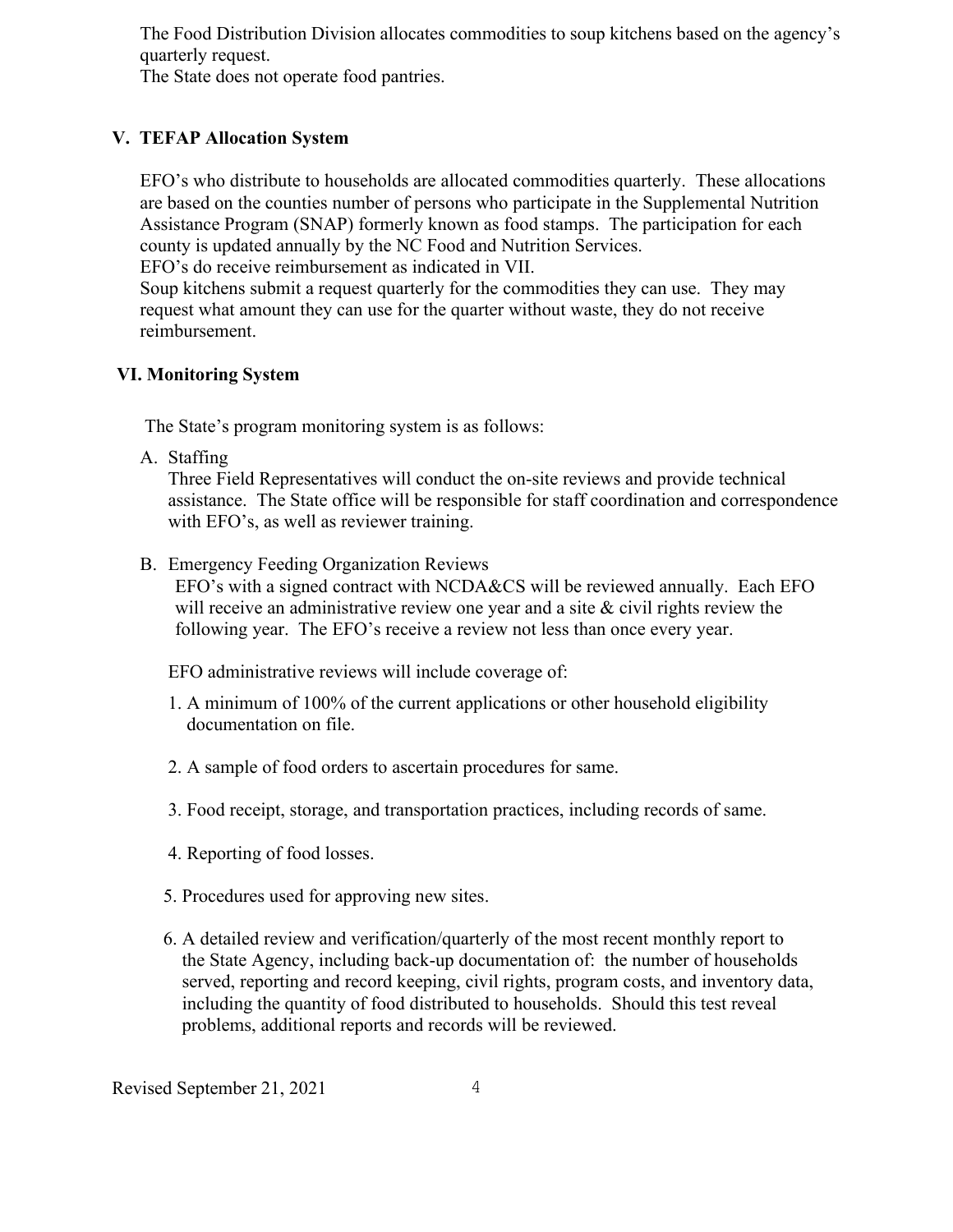C. Sub-recipient agencies Site Reviews

Of the sub-recipient agencies distributing TEFAP in the state no less than 1/10 or 20 whichever is fewer will be reviewed annually. The State Agency will select the sites required for review. Site reviews will be conducted during the actual distribution and/or eligibility determinations and will include coverage of the records of same. If applicable, other program areas, such as food ordering, on-site storage practices, inventory controls, and disposition of damaged or spoiled product, will be evaluated during the site reviews.

D. Corrective Action Procedures

At the completion of each EFO review or distribution site review, an exit conference will be held with the responsible EFO official.

A copy of the review findings will be given to the EFO official at the exit conference, outlining (1) a description of the deficiencies and contributing factors and comments on program strengths, (2) specific recommendations for corrective action, and (3) the timetable for corrective action. The EFO will be required to respond, in writing within a 10-day period, describing corrective action that has been or will be taken. The review will be closed in writing to the EFO within 30 days.

#### **VII. State's Formula for Allocating Funds to EFO's**

All EFO's are entitled to the same percentage of reimbursement which is based on a percentage of the total pounds of USDA Foods received for distribution each month. The percentage to be reimbursed is determined by the state agency based on administrative funds available. TEFAP and Bonus foods received will be reimbursed monthly and Trade Mitigation foods received will continue to be reimbursed quarterly. Agencies will receive a Reimbursement Form at the end of each month that will include the total pounds of food received and the total amount to be reimbursed. Along with the reimbursement form agencies will receive a detailed electronic TEFAP report at the end of each month including the foods received, delivery dates, invoice numbers, quantity, and pounds. Agencies will be required to complete the bottom portion of the reimbursement form with the direct and indirect expenditures as well as the number of households and persons served as it relates to TEFAP distributions.

 The State agency will make not less than 40% of the Federal TEFAP allocated funds available to the EFO's, either by direct payments to the EFO's or payments on behalf of the EFO's on costs identified with TEFAP.

#### **VIII. Description of State's Matching Contribution**

The State Agency will meet the matching requirements by in-kind contributions.

#### **IX. State Advisory Board**

Revised September 21, 2021 5 In compliance with Section 202A(b)(6) of the Emergency Food Assistance Act of 1983 (EFFA) effective December 20, 2018, NCDA&CS Food Distribution Division has a TEFAP Advisory Board. The TEFAP Advisory Board will consist of 11 members, which includes the NCDA&CS Food Distribution Director, Assistant Director, Household Programs Administrator, Field Services Administrator, and one Field Representative